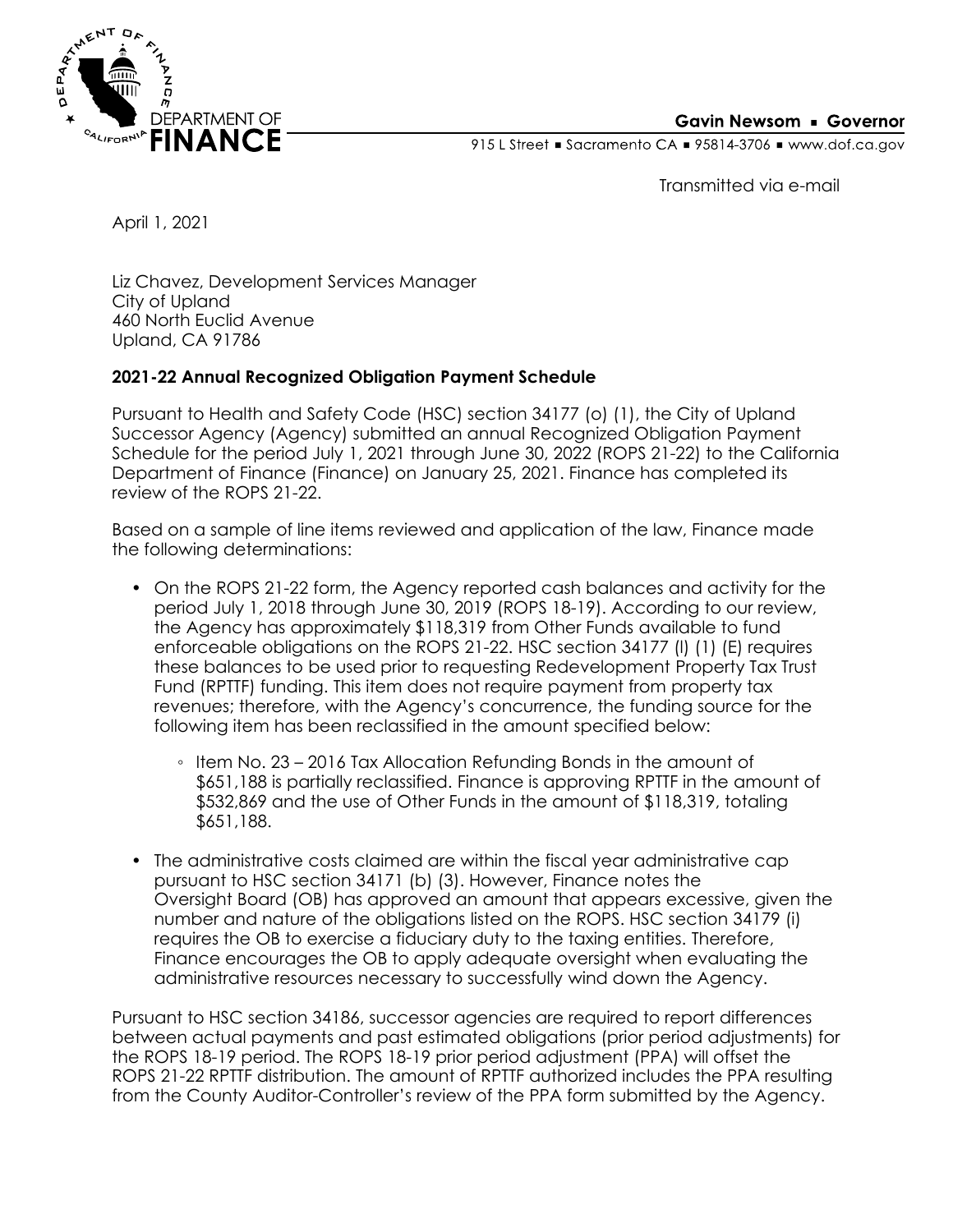Liz Chavez April 1, 2021 Page 2

The Agency's maximum approved RPTTF distribution for the reporting period is \$3,176,542, as summarized in the Approved RPTTF Distribution table (see Attachment).

RPTTF distributions occur biannually, one distribution for the July 1, 2021 through December 31, 2021 period (ROPS A period), and one distribution for the January 1, 2022 through June 30, 2022 period (ROPS B period), based on Finance's approved amounts. Since this determination is for the entire ROPS 21-22 period, the Agency is authorized to receive up to the maximum approved RPTTF through the combined ROPS A and B period distributions.

Except for the adjusted item, Finance does not object to the remaining items listed on the ROPS 21-22. If the Agency disagrees with our determination with respect to any items on the ROPS 21-22, except items which are the subject of litigation disputing our previous or related determinations, the Agency may request a Meet and Confer within five business days from the date of this letter. The Meet and Confer process and guidelines are available on our website:

[http://dof.ca.gov/Programs/Redevelopment/Meet\\_And\\_Confer/](http://dof.ca.gov/Programs/Redevelopment/Meet_And_Confer/) 

The Agency must use the RAD App to complete and submit its Meet and Confer request form.

Absent a Meet and Confer, this is our final determination regarding the obligations listed on the ROPS 21-22. This determination only applies to items when funding was requested for the 12-month period. If a determination by Finance in a previous ROPS is currently the subject of litigation, the item will continue to reflect the determination until the matter is resolved.

The ROPS 21-22 form submitted by the Agency and this determination letter will be posted on our website:

## <http://dof.ca.gov/Programs/Redevelopment/ROPS/>

This determination is effective for the ROPS 21-22 period only and should not be conclusively relied upon for future ROPS periods. All items listed on a future ROPS are subject to Finance's review and may be adjusted even if not adjusted on this ROPS or a preceding ROPS. The only exception is for items that have received a Final and Conclusive determination from Finance pursuant to HSC section 34177.5 (i). Finance's review of Final and Conclusive items is limited to confirming the scheduled payments as required by the obligation.

The amount available from the RPTTF is the same as the amount of property tax increment available prior to the enactment of the redevelopment dissolution law. Therefore, as a practical matter, the ability to fund the items on the ROPS with property tax increment is limited to the amount of funding available to the Agency in the RPTTF.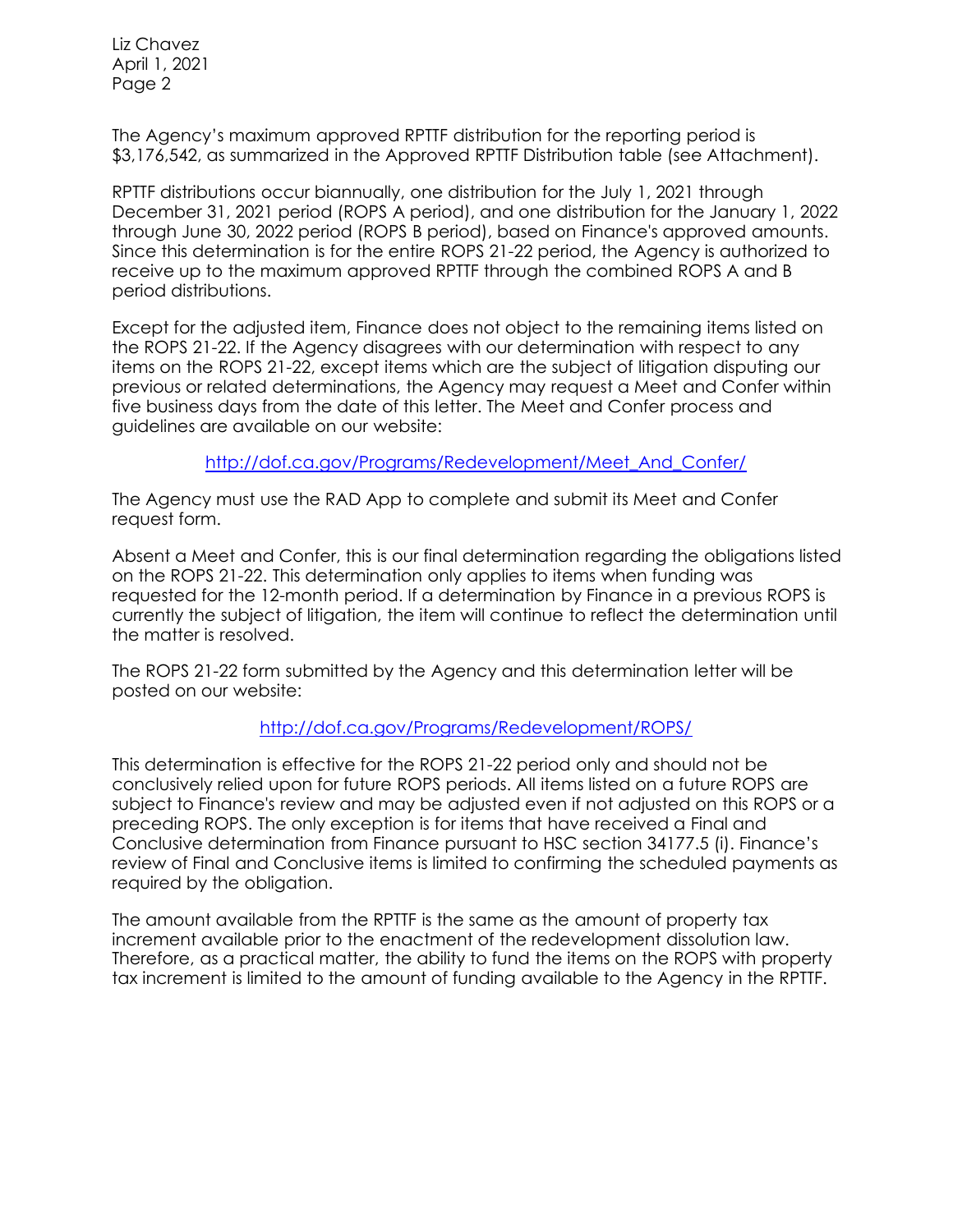Liz Chavez April 1, 2021 Page 3

Please direct inquiries to Anna Kyumba, Supervisor, or Michael Barr, Staff, at (916) 322-2985.

Sincerely,

Chemp S. Mc Come

JENNIFER WHITAKER Program Budget Manager

Linda Santillano, Chief Deputy, Property Tax, San Bernardino County cc: Robert Dalquest, Development Services Director, City of Upland